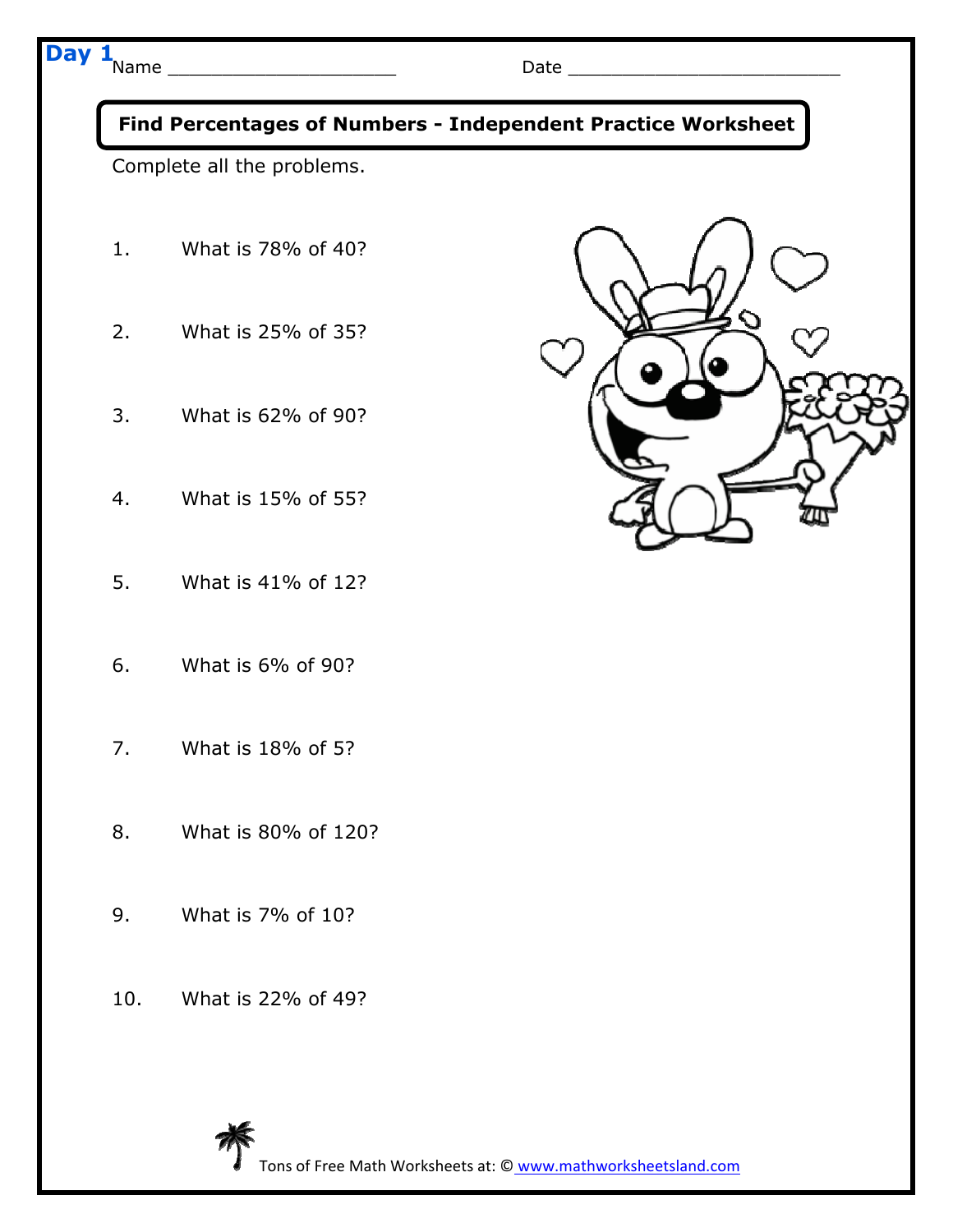## Name \_\_\_\_\_\_\_\_\_\_\_\_\_\_\_\_\_\_\_\_\_ Date \_\_\_\_\_\_\_\_\_\_\_\_\_\_\_\_\_\_\_\_\_\_\_\_\_ **Day 2**

|     | Decimal | Fraction            | Percentage |
|-----|---------|---------------------|------------|
|     |         |                     |            |
| 1.  | 0.30    |                     |            |
| 2.  |         | $\frac{6}{10}$      |            |
| 3.  |         |                     | 90%        |
| 4.  |         | $\frac{3}{8}$       |            |
| 5.  |         |                     | 45%        |
| 6.  | 0.65    |                     |            |
| 7.  |         | 5<br>$\overline{8}$ |            |
| 8.  |         |                     | 20%        |
| 9.  | 0.85    |                     |            |
| 10. |         | $\frac{4}{20}$      |            |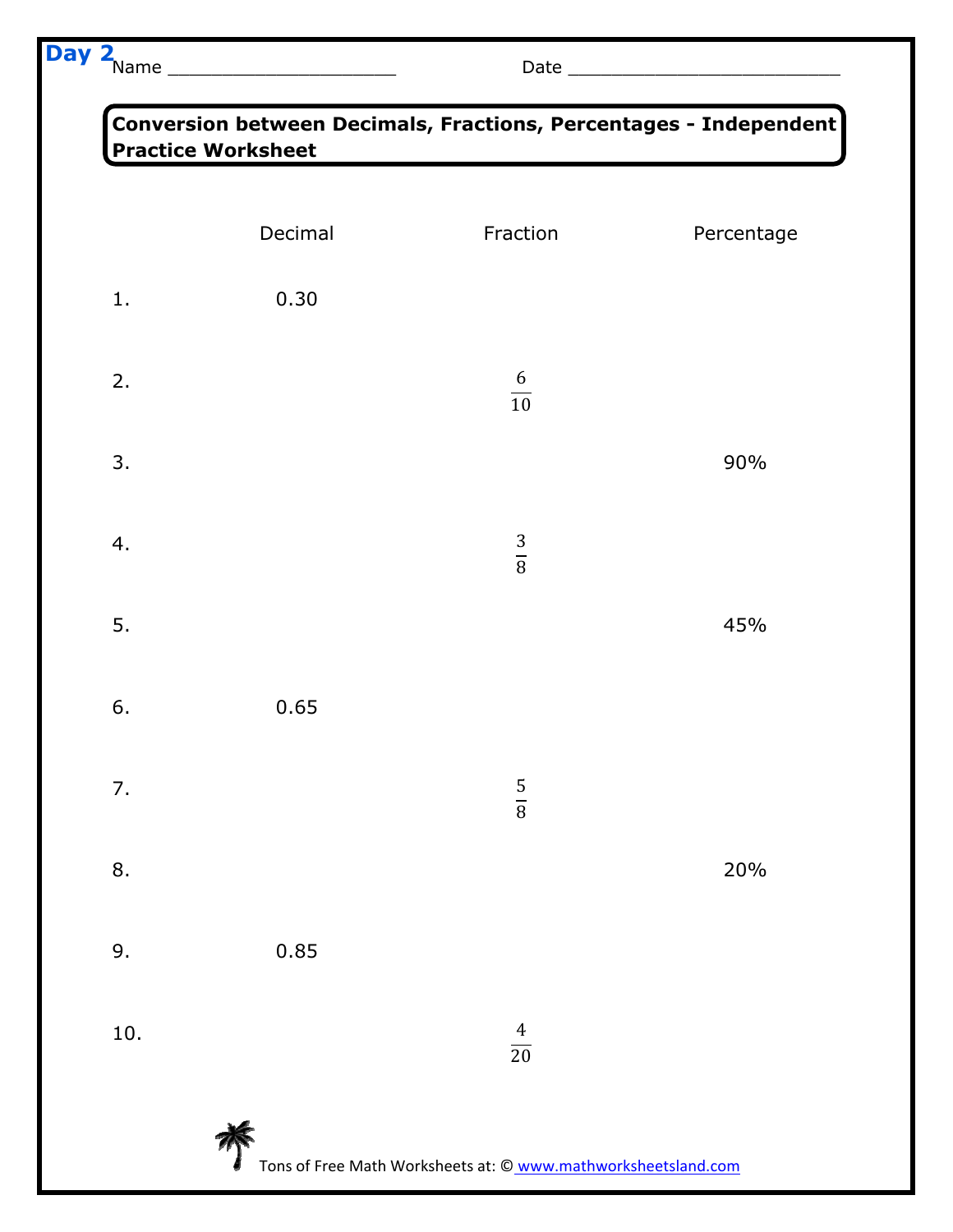|    | <b>Percentage of Fractions Word Problems Worksheet 2</b>                                                                                                                                        | 100%<br>50 <sup>9</sup> |  |
|----|-------------------------------------------------------------------------------------------------------------------------------------------------------------------------------------------------|-------------------------|--|
|    | Determine an equivalence percent value for each fraction.                                                                                                                                       |                         |  |
|    | 1. The price of a regular calculator is $\frac{3}{8}$ of the price of a scientific<br>calculator. What percent of the price of a scientific calculator<br>is the price of a regular calculator? |                         |  |
|    | 2. $\frac{9}{20}$ of the students in a class are enrolled in Mathematics. What<br>percent of the students are enrolled in Mathematics?                                                          |                         |  |
|    | 3. $\frac{13}{20}$ of the people present in the theatre are under 20 years.<br>What percent of the people in the theatre are under 20 years?                                                    |                         |  |
|    | 4. Alia answered $\frac{14}{25}$ of the questions in Math test correctly. What<br>percent of the questions did she answer correctly?                                                            |                         |  |
|    | 5. A company has both permanent and part-time employees. If<br>$\frac{9}{25}$ of the employees are part-time, what percent of the<br>employees are part-time?                                   |                         |  |
|    | 6. Fleming has a collection of silver and bronze medals which he<br>won in a sports event in school. If $\frac{11}{20}$ of the medals are silver,<br>what percent of the medals are silver?     |                         |  |
|    | 7. $\frac{21}{25}$ of the participants in the sports event are boys. What percent<br>of the participants are boys?                                                                              |                         |  |
| 8. | The soccer team of School A lost 22 out of 40 games last year.<br>What percent of the games did the team lose last year?                                                                        |                         |  |
|    | 9. $\frac{27}{50}$ of the seats in a bus are empty. What percent of the seats in<br>the bus are empty?                                                                                          |                         |  |
|    |                                                                                                                                                                                                 |                         |  |

Tons of Free Math Worksheets at: © www.mathworksheetsland.com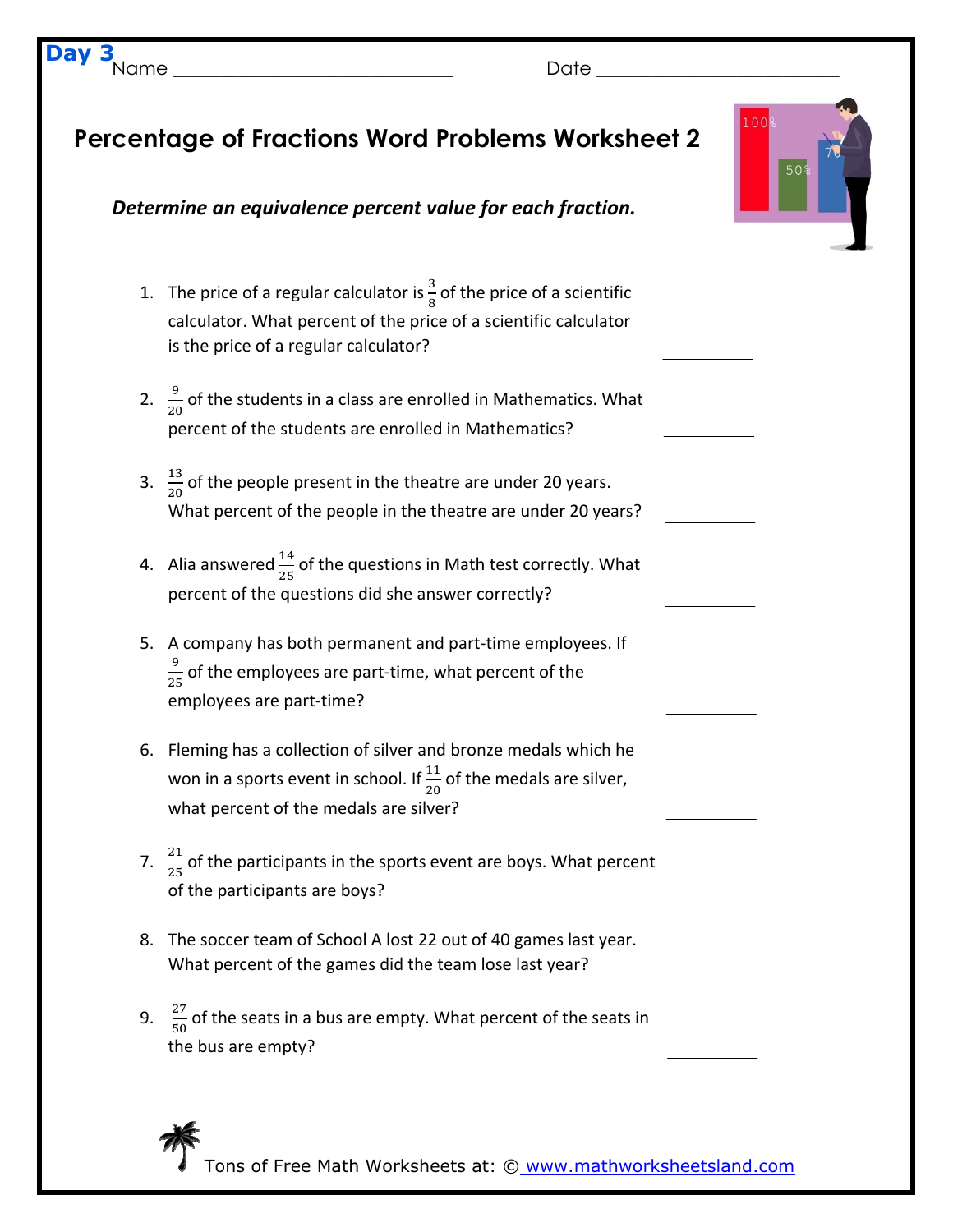Tons of Free Math Worksheets at: © www.MathWorksheetsLand.com